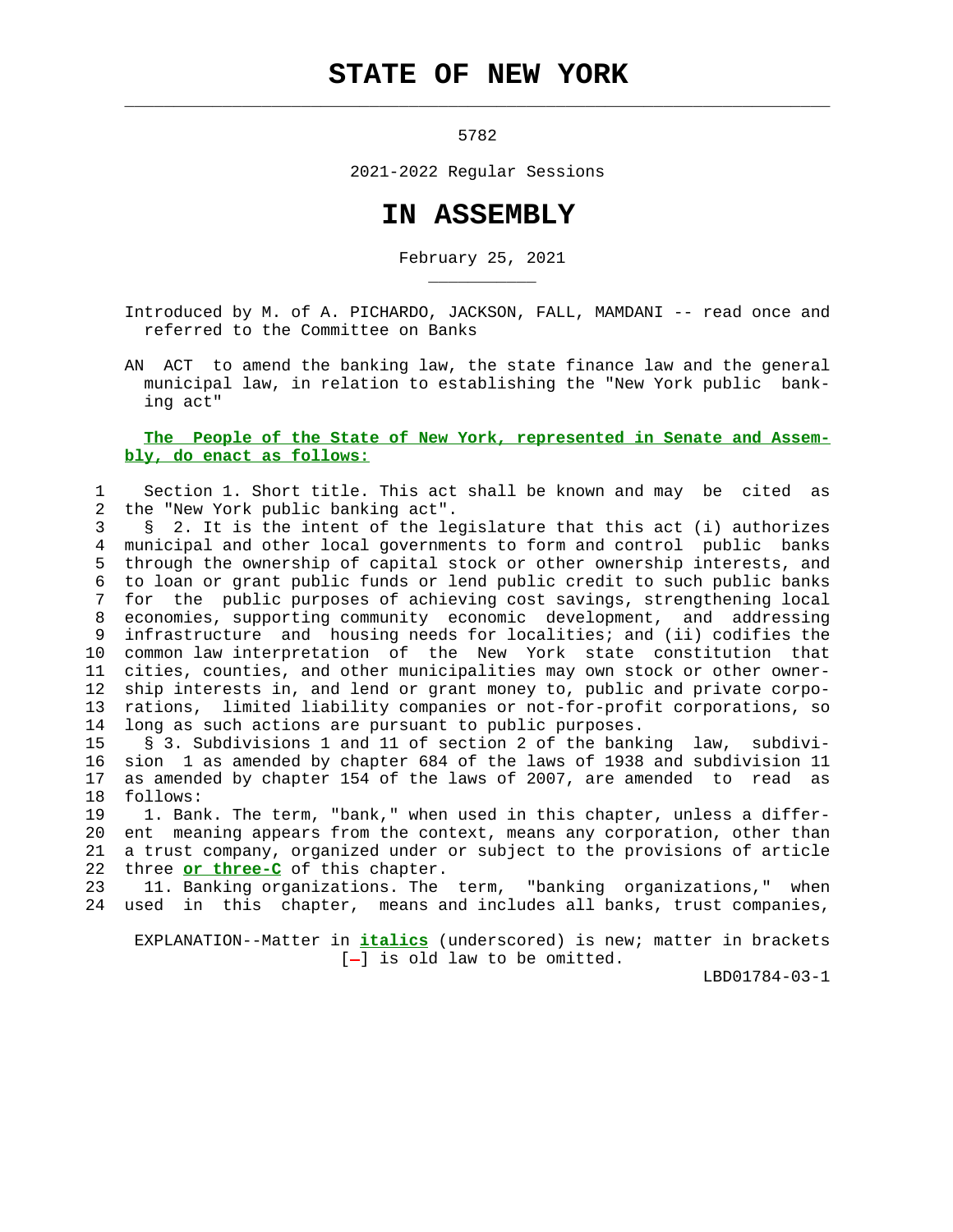1 private bankers, savings banks, safe deposit companies, savings and loan 2 associations, credit unions**, public banks organized under article three-C of this chapter,** and investment companies. 4 § 4. The banking law is amended by adding a new article 3-C to read as 5 follows: **ARTICLE 3-C PUBLIC BANKS Section 156. Definitions. 156-a. Sponsors and corporate structure. 156-b. Governance. 156-c. Public bank charter requirements. 156-d. Financial and operations framework. 156-e. Insurance. 156-f. Deposits. 156-g. Permitted activities of the public bank. 156-h. Inconsistency with other laws. 156-i. Owners not to be considered bank holding companies. § 156. Definitions. For the purposes of this article: 1. "Advisory board" means a board established pursuant to section one hundred fifty-six-b of this article. 2. "Affiliate" means: (a) in the case of a person (other than an individual), another person that directly, or indirectly through one of more intermediaries, controls, or is controlled by, or is under common control with such person. (b) in the case of an individual, (i) any member of the immediate family of such individual, including parents, siblings, spouse and chil- dren (including those by adoption) and any other person who lives in such individual's household; the parents, siblings, spouse, or children (including those by adoption) of such immediate family member, and in any such case any trust whose primary beneficiary is such individual or one or more members of such immediate family and/or such individual's lineal descendants; (ii) the legal representative or guardian of such individual or of any such immediate family member in the event such individual or any such immediate family member becomes mentally incompe- tent; and (iii) any person controlling, controlled by or under common control with such individual. (c) As used in this definition, the term "control," including the correlative terms "controlling," "controlled by" and "under common control with," means possession, directly or indirectly, of the power to direct or cause the direction of management or policies (whether through ownership of securities or any partnership or other ownership interest, by contract or otherwise) of a person. Such control shall be presumed to exist where a person owns a ten percent or greater ownership interest in another person. (d) "Person" shall be construed broadly and shall include, without limitation, an individual, a partnership, a limited liability company, a corporation, an association, a joint stock company, a trust, a joint venture, an unincorporated organization and a governmental entity or any department, agency or political subdivision thereof. 3. "Bank" means any corporation, other than a trust corporation, organized under or subject to the provisions of this article or article three of this chapter. 4. "Board" means a board of directors or board of managers of a public**

**bank.**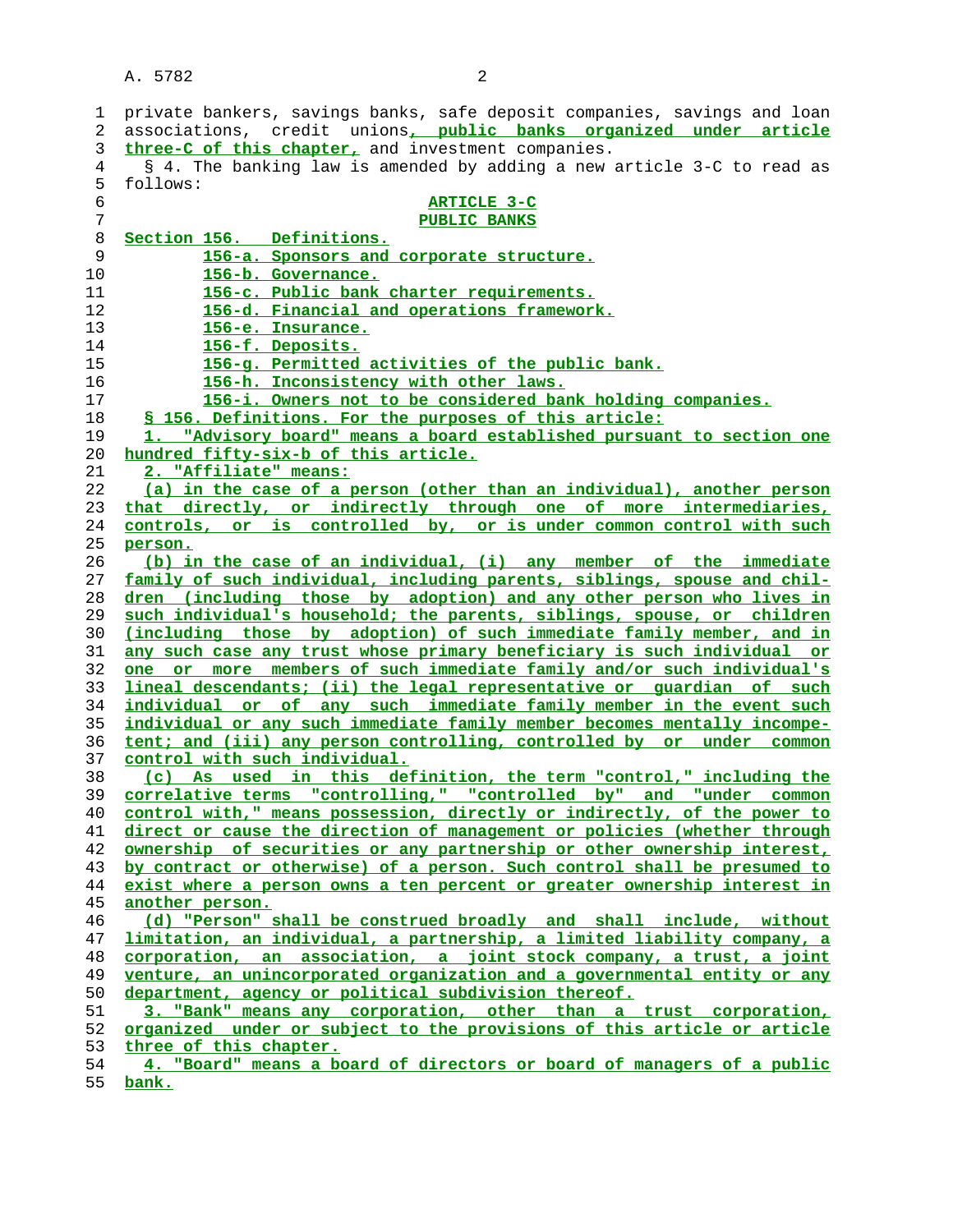| 1  | 5. "Community banking experience" means current or past employment              |
|----|---------------------------------------------------------------------------------|
| 2  | experience as an officer, director or executive, or current or past             |
| 3  | employment experience in a senior leadership role at any of the follow-         |
| 4  | ing:                                                                            |
| 5  | (a) a community development financial institution that is a credit              |
| 6  | union, loan fund, minority depository institution, union controlled bank        |
| 7  | or locally based community bank; or                                             |
| 8  | (b) a credit union, loan fund, minority depository institution, union           |
| 9  | controlled bank or locally based community bank that otherwise serves           |
| 10 | <u>low-income, rural or other underserved or economically distressed commu-</u> |
| 11 | nities.                                                                         |
| 12 | 6. "Community development financial institution" means an entity that           |
| 13 | has been certified as meeting the eligibility requirements of section           |
| 14 | 1805.201 of title 12 of the code of federal requlations.                        |
| 15 | 7. "Deposit" means the placing of money with a public bank to be with-          |
| 16 | drawn upon the depositor's demand or under the rules and requlations            |
|    | agreed upon between the bank and the depositor.                                 |
| 17 |                                                                                 |
| 18 | 8. "Economically distressed communities" means those communities where          |
| 19 | at least thirty percent of residents have incomes that are less than the        |
| 20 | national poverty level or where the unemployment rate is greater than           |
| 21 | the national unemployment rate; or economic opportunity zone designated         |
| 22 | communities, excluding contiguity economic opportunities zones.                 |
| 23 | 9. "Independent" means, with respect to a member of a public bank's             |
| 24 | board of directors, board of managers, or advisory board, an individual         |
| 25 | who:                                                                            |
| 26 | (a) at the time of his or her election to the board of directors,               |
| 27 | board of managers, or advisory board of a public bank, is not a holder          |
| 28 | of any public office within the sponsor; and                                    |
| 29 | (b) within the past five years has not been a holder of public office           |
| 30 | within such sponsor.                                                            |
| 31 | 10. "Local elected official" means any officer elected to a position            |
| 32 | within a county, city, town, village, school district or district corpo-        |
| 33 | ration, or any agency, department, division, board, commission or bureau        |
| 34 | thereof; provided, that, such term shall not include any judge or               |
| 35 | <u>justice of a court.</u>                                                      |
| 36 | 11. "Minority depository institution" means any depository institution          |
| 37 | that is owned in any of the following manners:                                  |
| 38 | (a) a privately owned institution of which fifty-one percent is owned           |
| 39 | by one or more individuals who are minorities;                                  |
| 40 | (b) a publicly owned institution of which fifty-one percent of the              |
| 41 | stock is owned by one or more minorities; or                                    |
| 42 | (c) an institution otherwise designated as a minority depository                |
| 43 | institution by the institution's applicable federal regulators.                 |
| 44 | 12. "Minority" means citizens or permanent resident aliens who are              |
| 45 | Black, Hispanic, Asian or American Indian.                                      |
| 46 | 13. "Public bank" means a not-for-profit corporation, a stock corpo-            |
| 47 | ration, including a public benefit corporation incorporated pursuant to         |
| 48 | article seventeen of the business corporation law, or limited liability         |
| 49 | company that is chartered pursuant to this article as a bank. A public          |
| 50 | bank formed as a stock corporation or a not-for-profit corporation shall        |
| 51 | be a public corporation, and a public bank formed as a limited liability        |
| 52 | corporation shall be a public limited liability company.                        |
| 53 | 14. "Public bank application documents" means a business plan and               |
| 54 | application to be submitted to the department pursuant to section one           |
| 55 | hundred fifty-six-c of this article for the purpose of chartering a             |

**public bank.**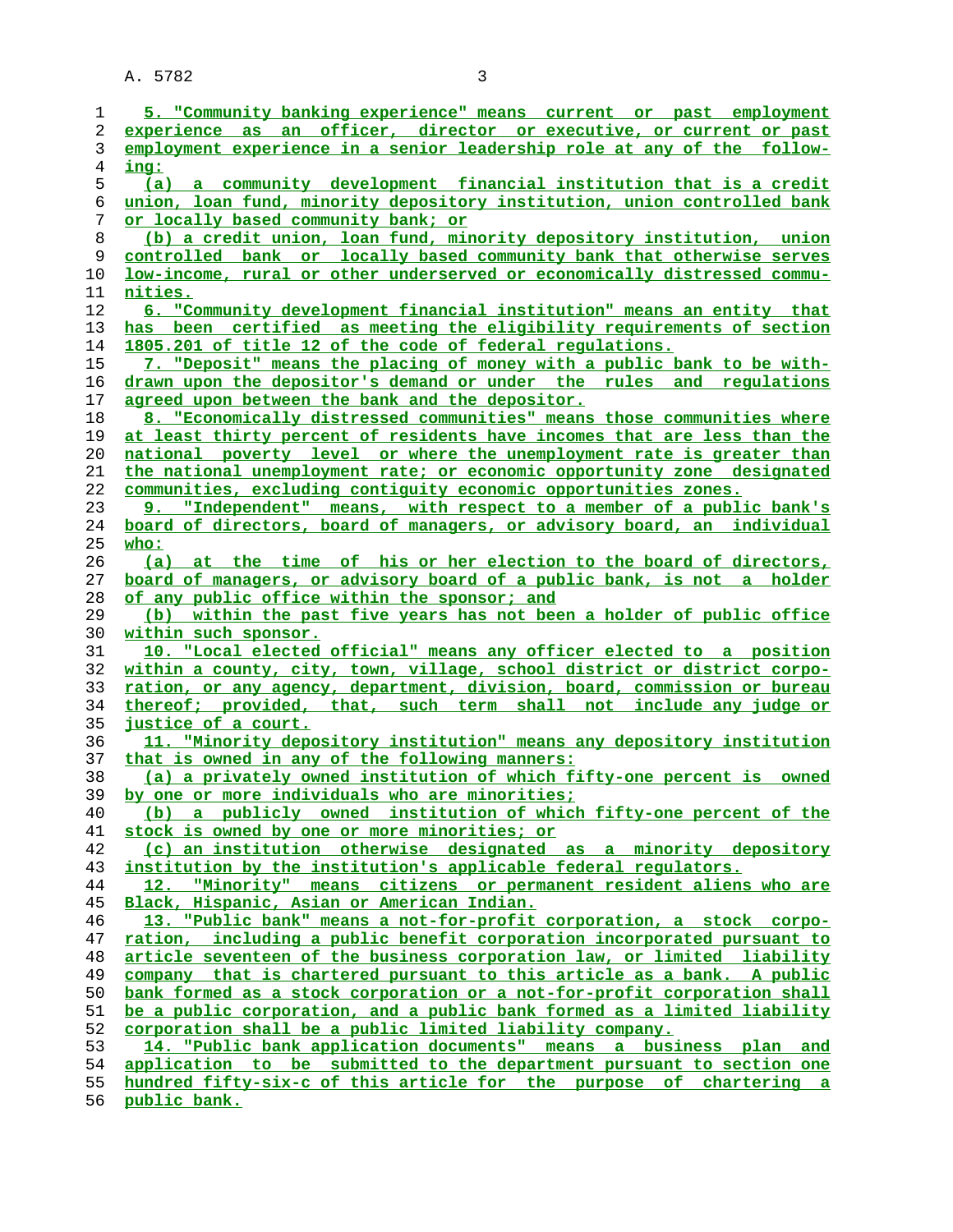| 1        | 15. "Public corporation" means a stock corporation, including a public                                                                              |
|----------|-----------------------------------------------------------------------------------------------------------------------------------------------------|
| 2        | benefit corporation incorporated pursuant to article seventeen of the                                                                               |
| 3        | business corporation law, or a not-for-profit corporation that is incor-                                                                            |
| 4        | porated, owned and controlled by a county, city, town or village.                                                                                   |
| 5        | 16. "Public funds" means funds of the sponsor.                                                                                                      |
| 6        | 17. "Public limited liability company" means a limited liability                                                                                    |
| 7        | company that is incorporated, owned and controlled by a county, city,                                                                               |
| 8        | town or village.                                                                                                                                    |
| 9        | 18. "State or local authority" means a local government or agency, a                                                                                |
| 10       | group of two or more local governments or agencies acting together,                                                                                 |
| 11       | special district, a group of two or more special districts acting                                                                                   |
| 12       | together, state agency, or a group of two or more state agencies acting                                                                             |
| 13       | together.                                                                                                                                           |
| 14       | 19. "Sponsor" means one or more cities, towns, villages and/or coun-                                                                                |
| 15       | ties within the state of New York with an aggregate population of at                                                                                |
| 16       | least one hundred thousand residents.                                                                                                               |
| 17       | S 156-a. Sponsors and corporate structure. A public bank may be a                                                                                   |
| 18       | not-for-profit corporation, a limited liability company or a business                                                                               |
| 19       | corporation that is formed by a sponsor, subject to the following corpo-                                                                            |
| 20       | rate structure requirements:                                                                                                                        |
| 21       | 1. If incorporated as a business corporation, a public bank may, but                                                                                |
| 22       | is not required to:                                                                                                                                 |
| 23       | (a) incorporate as a public benefit corporation under article seven-                                                                                |
| 24       | teen of the business corporation law; or                                                                                                            |
| 25       | (b) identify in its certificate of incorporation a specific public                                                                                  |
| 26       | benefit, consistent with the provisions of article seventeen of the                                                                                 |
| 27       | business corporation law. Specific public benefits within the meaning of                                                                            |
| 28<br>29 | this section shall include, but are not limited to, strengthening local<br>economies, supporting community economic development, addressing infras- |
| 30       | tructure and housing needs for localities and providing banking services                                                                            |
| 31       | to unbanked or underbanked communities.                                                                                                             |
| 32       | 2. The sponsor shall be (a) the sole member of a not-for-profit public                                                                              |
| 33       | bank, (b) the majority and controlling member of a limited liability                                                                                |
| 34       | company public bank, and (c) the majority and controlling shareholder of                                                                            |
| 35       | a corporation public bank.                                                                                                                          |
| 36       | 3. A public bank organized as a limited liability company or corpo-                                                                                 |
| 37       | ration may have other members or shareholders but such other members or                                                                             |
| 38       | shareholders shall only be passive members or shareholders and shall not                                                                            |
| 39       | any consent or veto rights over any decisions, any removal rights<br>have                                                                           |
| 40       | of the sponsor, any rights to elect or choose the board or any voting                                                                               |
| 41       | rights whatsoever.                                                                                                                                  |
| 42       | 4. Passive members or passive shareholders shall be allowed to invest                                                                               |
| 43       | capital into a public bank so long as such passive members or passive                                                                               |
| 44       | shareholders are approved by the sponsor and the sponsor maintains the                                                                              |
| 45       | right to direct the public bank to purchase the interests of any passive                                                                            |
| 46       | members or shareholders at a market price determined by an independent                                                                              |
| 47       | third party selected by the sponsor at any time.                                                                                                    |
| 48       | 5. The sponsor shall owe no fiduciary duty nor any other duty to                                                                                    |
| 49       | passive investors. No passive investor may pursue legal action against                                                                              |
| 50       | the sponsor for any reason other than failure to distribute funds<br>required to be distributed pursuant to governing documents of the public       |
| 51<br>52 |                                                                                                                                                     |
| 53       | <u>bank.</u><br>S 156-b. Governance. 1. The public bank shall be governed by the                                                                    |
| 54       | board. Such board shall be composed of nine directors or eleven direc-                                                                              |
| 55       | tors. Each director shall live within the jurisdictional boundaries of                                                                              |
| 56       | the sponsor.                                                                                                                                        |
|          |                                                                                                                                                     |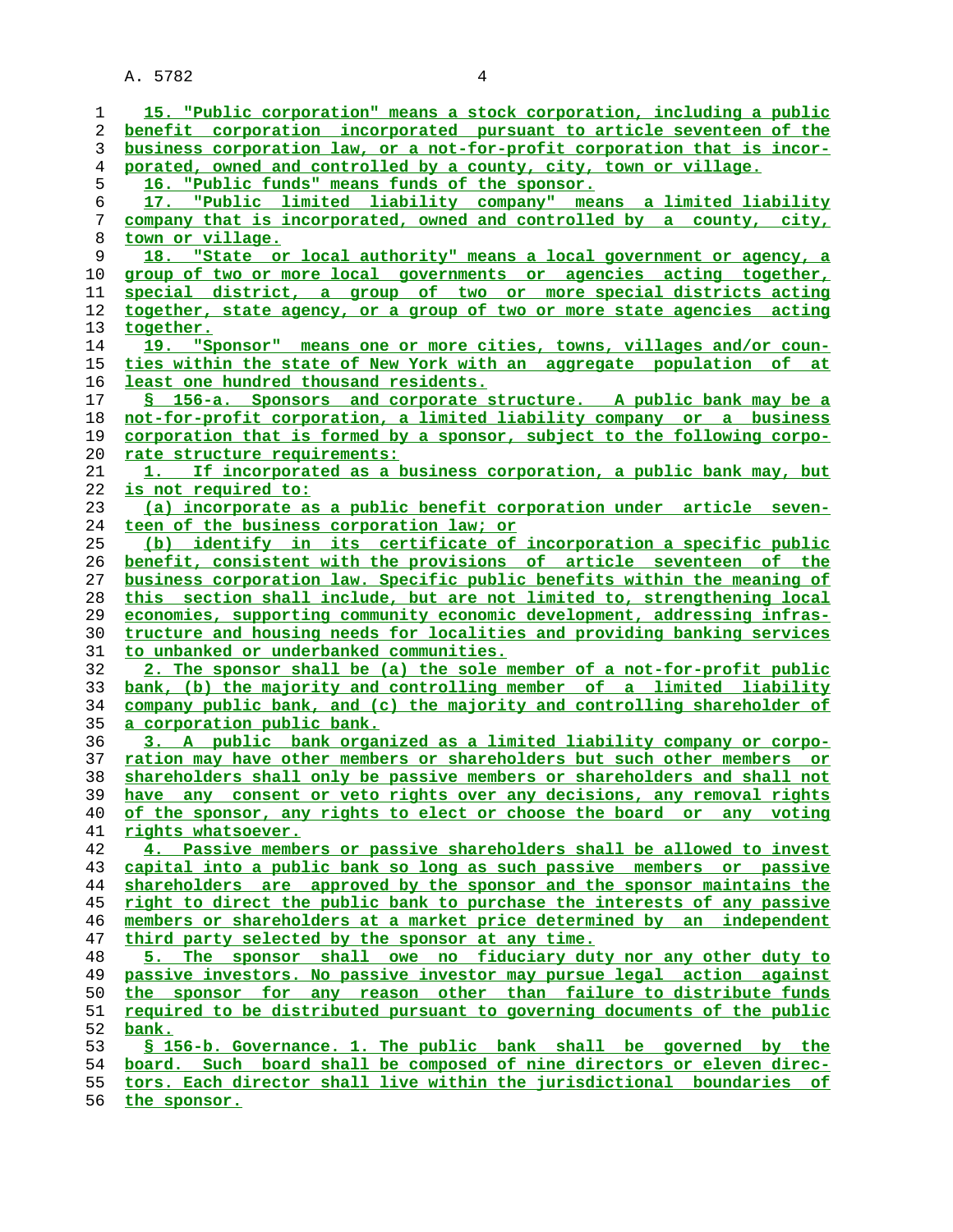| 1              | 2. The sponsor shall determine the public bank's initial board in the                                                                            |
|----------------|--------------------------------------------------------------------------------------------------------------------------------------------------|
| 2              | following manner:                                                                                                                                |
| 3              | (a) the mayor, or head of the executive branch of government of the                                                                              |
| $\overline{4}$ | sponsor or sponsors, shall appoint three members, at least one of whom                                                                           |
| 5              | shall have community banking experience and at least one of whom shall                                                                           |
| 6              | be independent;                                                                                                                                  |
| 7              | (b) the city council, or legislative branch of the sponsor or sponsors                                                                           |
| 8              | shall appoint two members, at least one of whom shall have community                                                                             |
| 9              | banking experience and at least one of whom shall be independent;                                                                                |
| 10             | (c) the treasurer, controller or elected official charged with over-                                                                             |
| 11             | seeing the sponsor or sponsors' finances and the administration of                                                                               |
| 12             | public funds shall appoint one member who shall have community banking                                                                           |
| 13             | experience and be independent; and                                                                                                               |
| 14             | (d) the board members selected pursuant to paragraphs (a) through (c)                                                                            |
| 15             | of this subdivision shall, pursuant to a two-thirds majority vote,                                                                               |
| 16             | appoint at their discretion and in accordance with subdivisions five and                                                                         |
| 17             | six of this section, either three or five additional board members, with                                                                         |
| 18             | the purpose of maximizing board diversity to include a variety of the                                                                            |
| 19             | sponsor's community stakeholders, including community-based organiza-                                                                            |
| 20             | tions, labor organizations and those groups prioritized by the public                                                                            |
| 21             | bank's underwriting and financial policies, as reflected in section one                                                                          |
| 22             | hundred fifty-six-q of this article. For any sponsor that is also a city                                                                         |
| 23             | with a population of one million or more, the board members selected                                                                             |
| 24             | pursuant to paragraphs (a) through (c) of this subdivision may, pursuant                                                                         |
| 25             | to a two-thirds majority vote, appoint either seven or nine additional                                                                           |
| 26             | board members to maximize board diversity.                                                                                                       |
| 27             | 3. The board shall adopt bylaws, governing documents or their func-                                                                              |
| 28             | tional equivalents as required by the not-for-profit corporation law,                                                                            |
| 29             | business corporation law, or limited liability company law, as applica-                                                                          |
| 30             | ble, based on the corporate structure of the public bank. Such governing                                                                         |
| 31             | documents shall include:                                                                                                                         |
| 32             | (a) procedures to remove directors consistent with this article;                                                                                 |
| 33             | (b) a provision requiring that the board membership of any board                                                                                 |
| 34             | member who also serves as a public official or local elected official of                                                                         |
| 35             | the sponsor shall terminate immediately upon such board member ceasing                                                                           |
| 36             | to hold such public office; and                                                                                                                  |
| 37             | (c) appropriate term limits for board members, consistent with para-                                                                             |
| 38             | graph (b) of this subdivision.                                                                                                                   |
| 39             | 4. At least one board member appointed pursuant to paragraphs (a) and<br>(b) of subdivision two of this section shall be a representative of one |
| 40             | of the community stakeholders prioritized by the public bank's under-                                                                            |
| 41<br>42       | writing and financial policies as reflected in section one hundred                                                                               |
| 43             | fifty-six-g of this article.                                                                                                                     |
| 44             | 5. When a board member resigns or ceases to be a board member for any                                                                            |
| 45             | reason, the individual appointed to replace such board member shall be                                                                           |
| 46             | appointed in accordance with the same selection criteria and process by                                                                          |
| 47             | which such departing member was appointed under subdivision two of this                                                                          |
| 48             | section.                                                                                                                                         |
| 49             | 6. The sponsor and board will take all steps necessary to ensure that                                                                            |
| 50             | the composition of the board reflects the composition of the population                                                                          |
| 51             | in terms of people of color and women.                                                                                                           |
| 52             | 7. A majority of the board shall be composed of independent directors                                                                            |
| 53             | who are not government employees. The chair of the board must be an                                                                              |
| 54             | <u>independent director.</u>                                                                                                                     |
| 55             | 8. The board shall set policy for the public bank; provided that                                                                                 |
| 56             | neither the board nor any director shall be involved in day to day deci-                                                                         |
|                |                                                                                                                                                  |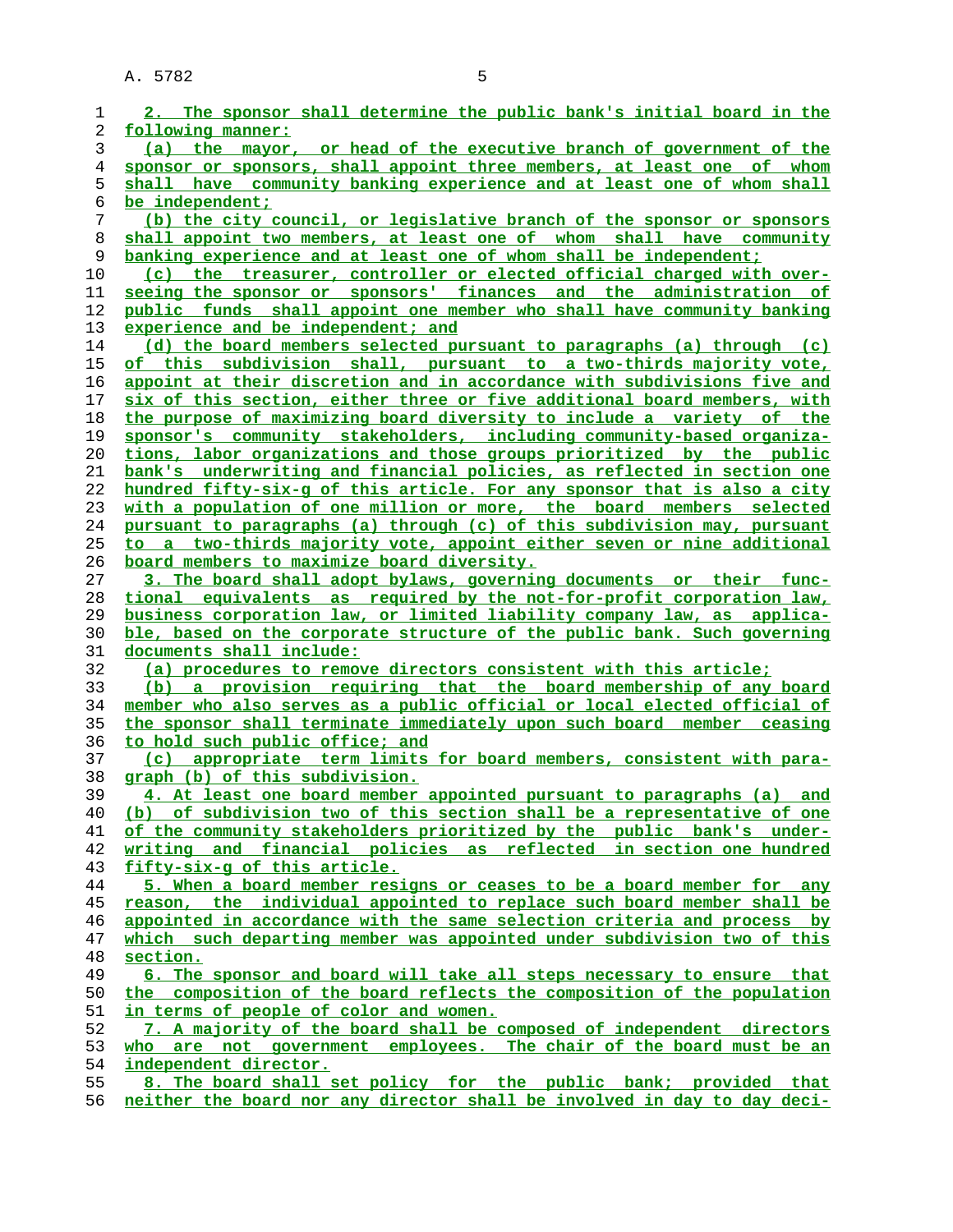| ı  | sions regarding particular instruments. Management decisions shall be    |
|----|--------------------------------------------------------------------------|
| 2  | made independently by bank management who shall be appointed by the      |
| 3  | board consistent with bank policy.                                       |
| 4  | 9. The board may establish one or more committees to manage the public   |
| 5  | bank.                                                                    |
| 6  | 10. The board shall adhere to all reporting requirements under this      |
| 7  | chapter regarding the public bank's financial condition.                 |
| 8  | 11. A public bank shall form one or more advisory boards in order to     |
| 9  | provide advice and carry out any other duties, as determined by the      |
| 10 | sponsor, including the following:                                        |
| 11 | (a) provide input to the board regarding ways to accomplish its          |
| 12 | mission;                                                                 |
| 13 | (b) ensure that the board follows strict ethical standards as deter-     |
| 14 | mined by the sponsor in the public bank's governing documents, through   |
| 15 | the approval of bylaws or a code of conduct to govern the board's        |
| 16 | management;                                                              |
| 17 | (c) provide technical advice as needed; and                              |
| 18 | (d) provide an annual report to the public and the sponsor evaluating    |
| 19 | the public bank's performance in relation to its mission, its ethical    |
| 20 | standards and its financial soundness.                                   |
| 21 | 12. The sponsor will determine the initial advisory board membership,    |
| 22 | the term of its members, the qualifications of members and the method    |
| 23 | for replacing its members, provided that a majority of each advisory     |
| 24 | board is made up of independent members who are not governmental employ- |
| 25 | ees. The advisory board shall be composed of no fewer than five and no   |
| 26 | more than eleven members. Any advisory board member shall live within    |
| 27 | the jurisdictional boundary of the public bank's sponsor or its members  |
| 28 | or shareholders.                                                         |
| 29 | 13. Any action required or permitted by this chapter to be taken by      |
| 30 | the board or an advisory board may be taken at a duly called meeting of  |
| 31 | such board in accordance with its governing documents or without a meet- |
| 32 | ing if the action taken is evidenced by one or more written consents     |
| 33 | describing the action taken and signed by each member of the board or    |
| 34 | <u>advisory board.</u>                                                   |
| 35 | § 156-c. Public bank charter requirements. 1. A proposed public bank     |
| 36 | shall be chartered by the department upon submission of the public bank  |
| 37 | application documents that demonstrate the following:                    |
| 38 | (a) the purpose of the proposed public bank is consistent with the       |
| 39 | purposes required under this article;                                    |
| 40 | (b) minimum initial capitalization is no less than ten percent of the    |
| 41 | public bank's projected lending total for the first year of operation    |
| 42 | after receipt of its charter;                                            |
| 43 | (c) adequate reserves and liquidity exist to cover the public bank's     |
| 44 | obligations relating to deposit withdrawals and defaulted loans;         |
| 45 | (d) the qualifications of the proposed directors:                        |
| 46 | (e) the qualifications of the proposed chief executive officer and       |
| 47 | management team;                                                         |
| 48 | (f) an organizational chart;                                             |
| 49 | (g) policies and procedures prohibiting any elected official, or         |
| 50 | affiliates of such officials, from receiving a loan or other financial   |
| 51 | benefit from the public bank;                                            |
| 52 | (h) procedures for obtaining fidelity insurance;                         |
| 53 | (i) sufficient internal audits and controls;                             |
| 54 | (i) a pro forma financial statement projecting assets, liabilities,      |
|    |                                                                          |

**income and expenses for no less than a three year period;**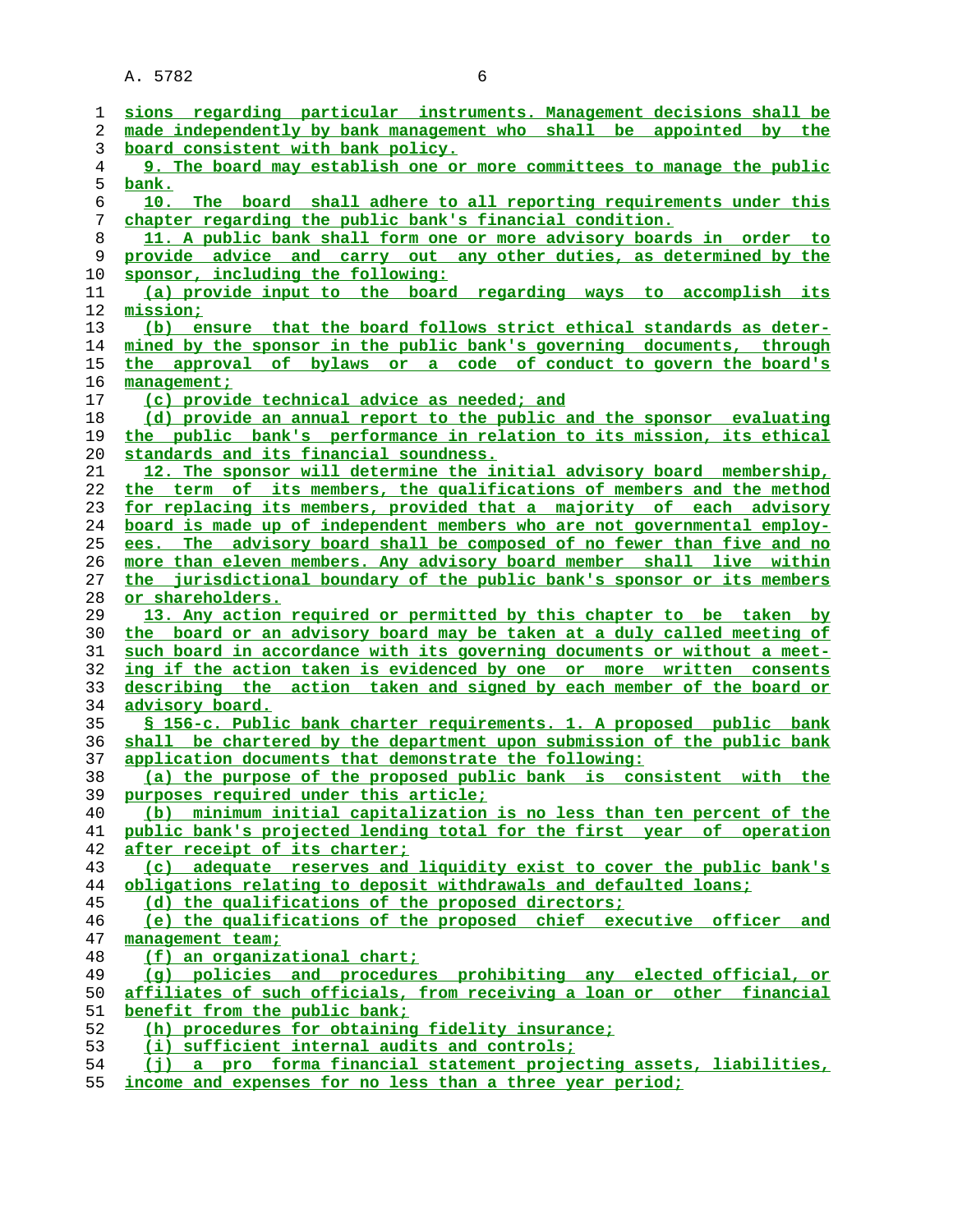| 1        | (k) the impact of the public bank on the sponsor's financial condi-                                                                        |
|----------|--------------------------------------------------------------------------------------------------------------------------------------------|
| 2        | tion;                                                                                                                                      |
| 3        | (1) a plan to comply with the community reinvestment act and fair                                                                          |
| 4        | lending requirements, pursuant to section two hundred ninety-six-a of                                                                      |
| 5        | the executive law;                                                                                                                         |
| 6        | (m) a certificate of incorporation;                                                                                                        |
| 7        | (n) a narrative business plan describing the banking services to be                                                                        |
| 8        | provided; and                                                                                                                              |
| 9        | (o) such other information as the department may require.                                                                                  |
| 10       | 2. The public bank may but shall not be required to collateralize                                                                          |
| 11       | deposits from the sponsor or any other governmental entity with collat-                                                                    |
| 12       | eral determined by the public bank in its governing documents.                                                                             |
| 13       | 3. The public bank application documents are not required to provide                                                                       |
| 14       | that the public bank will receive deposits in its initial three years of                                                                   |
| 15       | operation, and not receiving deposits in the initial three years of                                                                        |
| 16       | operation shall not be a reason for disapproval by the superintendent.                                                                     |
| 17       | 4. Public bank application documents are not required to include a                                                                         |
| 18       | market, public convenience and advantage, competitive impact or a bank                                                                     |
| 19       | premises analysis or address any other matters other than those listed                                                                     |
| 20       | in subdivision one of this section.                                                                                                        |
| 21       | 5. Public bank charter applications that do not conflict with any                                                                          |
| 22       | requirements expressly provided in subdivision one of this section shall                                                                   |
| 23       | be liberally granted by the superintendent, and any decision by the                                                                        |
| 24       | superintendent refusing to grant permission for the operation of a                                                                         |
| 25       | public bank may be appealed by the sponsor to the governor within thirty                                                                   |
| 26       | days from the date of such decision, and the governor shall have the                                                                       |
| 27       | power to affirm, reverse, or modify such decision by the superintendent                                                                    |
| 28       | in the governor's sole discretion.                                                                                                         |
| 29       | § 156-d. Financial and operations framework. 1. The public bank may                                                                        |
| 30       | <u>raise capital through:</u>                                                                                                              |
| 31       | (a) the receipt and leverage of public deposits,                                                                                           |
| 32       | (b) sponsor equity contributions,                                                                                                          |
| 33       | (c) passive member or shareholder equity contributions,                                                                                    |
| 34       | (d) sale of corporate debt to sponsor, and                                                                                                 |
| 35       | (e) sale of corporate debt to third parties.                                                                                               |
| 36       | 2. The public bank shall have all the rights and powers conferred by                                                                       |
| 37       | articles three and fifteen of this chapter, which must be exercised in a                                                                   |
| 38       | manner consistent with its mission.                                                                                                        |
| 39       | 3. All lending and actions of the public bank shall abide by the                                                                           |
| 40       | United Nations declaration on the rights of indigenous peoples.                                                                            |
| 41       | 4. The sponsor may prohibit investments and loans that may benefit any                                                                     |
| 42       | type of designated business including the fossil fuel industry, weapons                                                                    |
| 43       | or gun manufacturers, military systems companies, private prisons, immi-                                                                   |
| 44       | gration detention facilities, companies engaged in offshore tax avoid-                                                                     |
| 45       | ance or exploitative business or labor practices or the tobacco indus-                                                                     |
| 46       | try, all as determined by the sponsor in the public bank's governing                                                                       |
| 47       | documents.                                                                                                                                 |
| 48       | 5. The public bank shall be exempt from state, county, and municipal                                                                       |
| 49       | taxes and licenses, of any kind, including income, capital gain, real                                                                      |
| 50       | estate and mortgage recording taxes.                                                                                                       |
| 51       | 6. The public bank shall not be sold to or merged with another entity                                                                      |
| 52       | unless such entity has a public bank charter.                                                                                              |
| 53       | § 156-e. Insurance. A public bank shall obtain and maintain deposit                                                                        |
|          |                                                                                                                                            |
| 54<br>55 | insurance consistent with section thirty-two of this chapter to the<br>extent that it accepts deposits from any third party that is not in |

**excess of two hundred fifty thousand dollars.**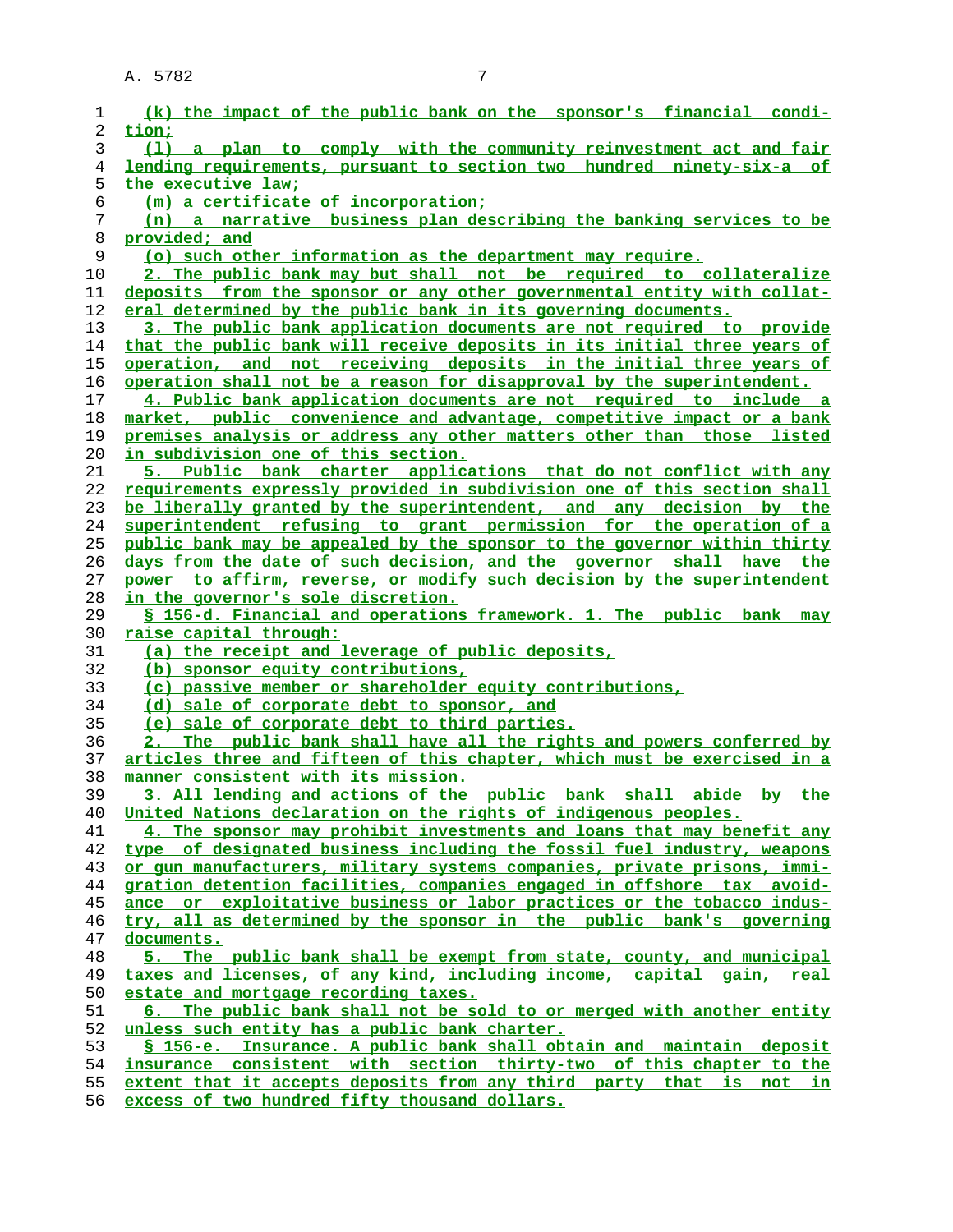| 1  | § 156-f. Deposits. 1. The board shall develop a plan, subject to         |
|----|--------------------------------------------------------------------------|
| 2  | approval by the advisory board, to accept and manage deposits.           |
| 3  | 2. The comptroller or chief financial officer of the sponsor shall be    |
| 4  | authorized to deposit public funds in the public bank, provided that the |
| 5  | public bank's business plan permits the comptroller or chief financial   |
| 6  | officer to meet the short or intermediate-term liquidity needs of the    |
| 7  | sponsor.                                                                 |
| 8  | 3. The public bank may accept deposits, but shall be exempt from the     |
| 9  | <u>requirements of section ten of the general municipal law.</u>         |
| 10 | 4. The public bank may accept deposits from any source and funds from    |
| 11 | <u>any source, including federal funds.</u>                              |
| 12 | § 156-g. Permitted activities of the public bank. 1. The public bank     |
| 13 | shall have all the rights and powers conferred by articles three and     |
| 14 | fifteen of this chapter, which shall be exercised in a manner consistent |
| 15 | with its mission. The public bank may limit and define its rights and    |
| 16 | powers in the charter that it submits pursuant to section one hundred    |
| 17 | fifty-six-c of this article, but it is the intention to grant any public |
| 18 | bank created under this law the full rights and powers that any bank     |
| 19 | would be permitted to exercise under New York's banking laws, subject to |
| 20 | those limitations that will be approved by the department.               |
| 21 | 2. Within the overall underwriting and financial policies of the         |
| 22 | public bank, the public bank shall maximize and prioritize loans         |
| 23 | supporting worker cooperatives, community land trusts, low-income and    |
| 24 | affordable housing, renewable energy, infrastructure development, small  |
| 25 | businesses, small farms, minority- and women-owned business enterprises, |
| 26 | students in need of low-cost education financing or refinancing student  |
| 27 | loan debts, and other initiatives that fulfill the public bank's         |
| 28 | mission, with a focus on serving underserved and underbanked communi-    |
| 29 | ties, as well as those within economically distressed communities.       |
| 30 | § 156-h. Inconsistency with other laws. 1. A public bank shall comply    |
| 31 | with all requirements of this chapter, the financial services law, the   |
| 32 | state finance law, the local finance law, the general municipal law, the |
| 33 | not-for-profit corporation law, and all other relevant provisions of     |
| 34 | state or local law, except to the extent that a requirement of any of    |
| 35 | those laws is inconsistent with a provision of this article, in which    |
| 36 | case the provisions of this article shall prevail.                       |
| 37 | 2. Notwithstanding any provision of state or local law, a county or      |
| 38 | other state or local authority may lend its credit to any public bank.   |
| 39 | 3. Notwithstanding any provision of state or local law, any state or     |
| 40 | local authority may invest in commercial paper, debt securities or other |
| 41 | obligations of a public bank.                                            |
| 42 | 4. Notwithstanding any provision of state or local law, a public bank    |
| 43 | shall be eligible to receive state and local authority money.            |
| 44 | § 156-i. Owners not to be considered bank holding companies. For the     |
| 45 | purposes of section one hundred forty-one of this chapter, any sponsor,  |
| 46 | person or entity, including a state or local authority, that owns,       |
| 47 | controls, or holds an ownership interest in a public bank is not a bank  |
| 48 | holding company by reason of that ownership interest.                    |
| 49 | § 5. Section 98 of the state finance law is amended by adding a new      |
| 50 | subdivision 7-a to read as follows:                                      |
| 51 | 7-a. Commercial paper, debt securities, bonds, notes, or other obli-     |
| 52 | gations of a public bank, as defined in article three-C of the banking   |
| 53 | law.                                                                     |
| 54 | § 6. Paragraph d of subdivision 1 of section 10 of the general munici-   |
| 55 | pal law, as amended by chapter 623 of the laws of 1998, is amended to    |
| 56 | read as follows:                                                         |